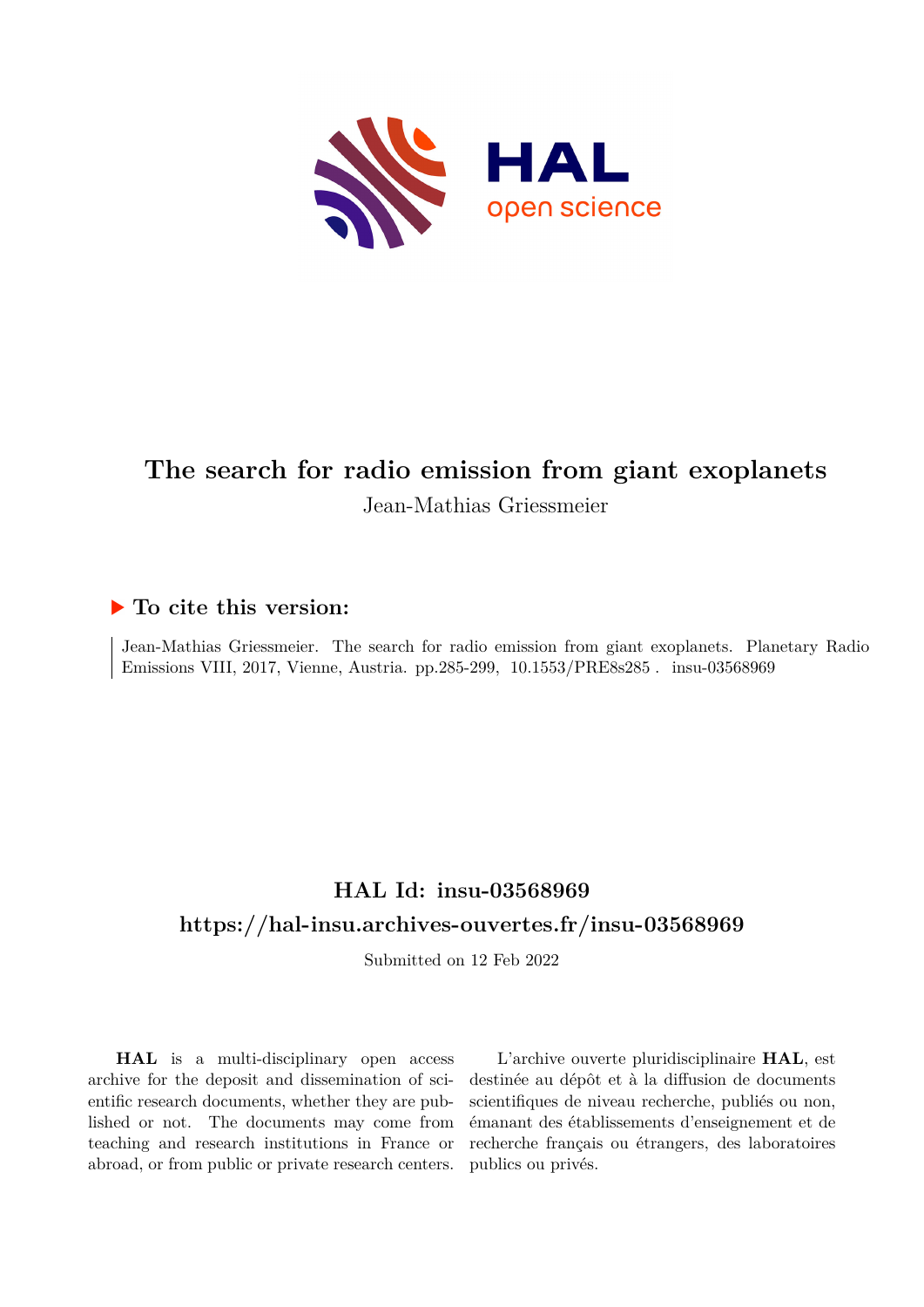## **THE SEARCH FOR RADIO EMISSION FROM GIANT EXOPLANETS**

J.–M. Grießmeier<sup>∗</sup>

#### **Abstract**

The intensity of Jupiter's auroral radio emission quickly gave rise to the question whether a comparable coherent emission from the magnetosphere of an extrasolar planet could be detectable. A simple estimation shows that exoplanetary auroral radio emission would have to be at least 1000 times more intense than Jupiter's emission to be detectable with current radio telescopes. Theoretical models suggest that, at least in certain cases, the radio emission of giant exoplanets may indeed reach such an intensity. At the same time, in order to generate such an emission, an exoplanet would need to have a sufficiently strong intrinsic planetary magnetic field. Extrasolar planets are indeed expected to have a magnetic field, but to date, their magnetic field has never been detected. As discussed elsewhere [Grießmeier et al., 2015], the most promising technique to unambiguously observe exoplanetary magnetic fields is to search for the planetary auroral radio emission. The detection of such an emission would thus constitute the first unambiguous detection of an exoplanetary magnetic field. We review recent theoretical studies and discuss their results for the two main parameters, namely the maximum emission frequency and the intensity of the radio emission. The predicted values indicate that detection should be possible using modern low-frequency radio telescopes. We also review past observation attempts, and compare their sensitivity to the predicted emission.

#### **1 Introduction**

In the history of PRE conferences and PRE conference proceedings, this is not the first time magnetospheric radio emission from extrasolar planets have been discussed. Even though observations of this emission have first been attempted four decades ago (see Section 4 for details), i.e. before this conference series even started, one of the seminal papers of this field was published in this line of proceedings [Zarka et al., 1997], and other studies followed (within and outside of the frame of the PRE conferences). So far, no

<sup>∗</sup> *LPC2E – Universit´e d'Orl´eans / CNRS, 45071 Orl´eans cedex 2, France & Station de Radioastronomie de Nançay, Observatoire de Paris, PSL Research University, CNRS, Univ. Orléans, OSUC, 18330 Nançay, France*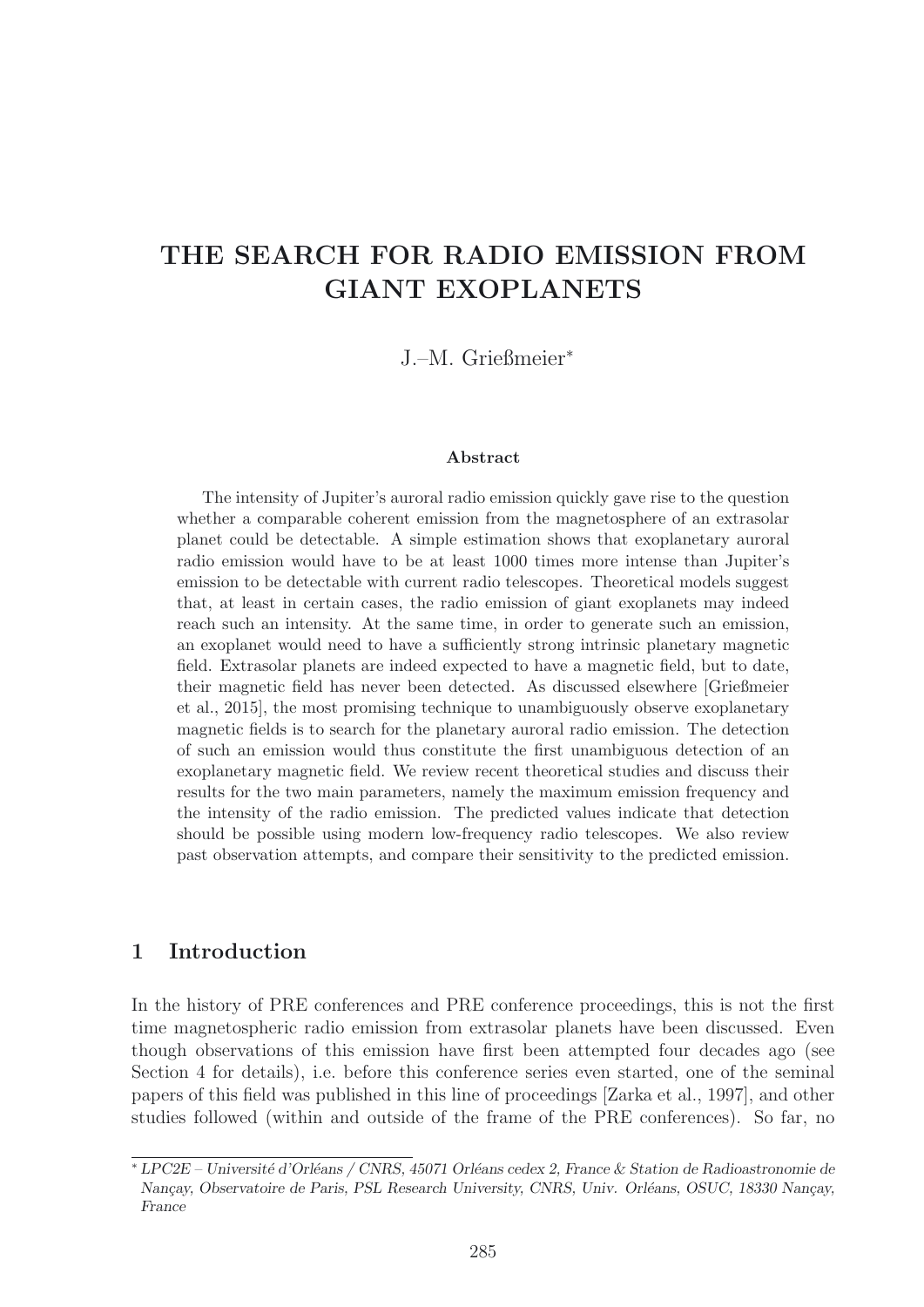firm detection has yet been achieved; still, a lot of progress has been made since the first observation attempts and publications. In particular, a number of search programs have been conducted, and a number of theoretical developments have been made. The aim of the present article is to give an overview over some of these recent developments.

Three other articles in this volume are relevant in the context of magnetospheric radio emission from exoplanets: Turner et al. [2017] present an ongoing observation program with the Low Frequency Array (LOFAR). Zarka et al. [2017] solve the long-standing question whether (exo)planetary radio emission is powered by the kinetic or magnetic energy of the solar wind, and Weber et al. [2017a] study the expanded ionospheres of evaporating hot Jupiter and discuss whether such planets should be the preferred targets for radio observations (which was frequently assumed in the past).

### **2 Recent theoretical studies**

Despite the fact that the theoretical aspects of exoplanetary auroral radio emission have been studied extensively for almost twenty years now, there are regularly new studies which come up with surprising results, some of which can have important implications for the target selection for observational studies. Rather than giving a complete overview over all studies that have been performed over the last two decades, we refer the readers to recent reviews [Zarka, 2011; Grießmeier, 2015] and concentrate on the more recent studies that have been performed since these review articles have been published.

#### **2.1 On exoplanetary magnetic fields**

In analogy to the planets of the Solar System, most extrasolar planets are expected to have an intrinsic, internally generated magnetic field. These magnetic fields are believed to have influence on a number of physical processes (from planetary migration to planetary mass loss, see e.g. Grießmeier [2015] and references therein), so that planets with and without magnetic fields may not behave and evolve the same way. Implications for the planets are manifold. For this reason, a number of methods have been suggested with which such a field could be detected. These methods are compared in Grießmeier [2015]. Almost all of the methods suggested so far allow for false positives, i.e. signals which could erroneously be interpreted as the signature of a planetary magnetic field. or example, chromospheric emission on a planetary host star can be triggered by a close–in planet even if this planet is unmagnetized [Preusse et al., 2006; Kopp et al., 2011]. As a second example, discrete auroras would constitute a sign of magnetic fields, but typical observations will only yield the disk–integrated signal, which are more sensitive to diffuse auroras. Such diffuse auroras have been detected over unmagnetized regions of Mars [Schneider et al., 2015], and are expected to be difficult to use as an indicator for exoplanetary magnetic fields [Grießmeier, 2015]. As a third example, we can mention the observation of an 'early ingress' during a planetary transit. It has been suggested that this would be a typical signature of a bow-shock, which would require a planetary magnetic field. However, numerical simulations [Turner et al. 2016] have shown that the signature caused by a bow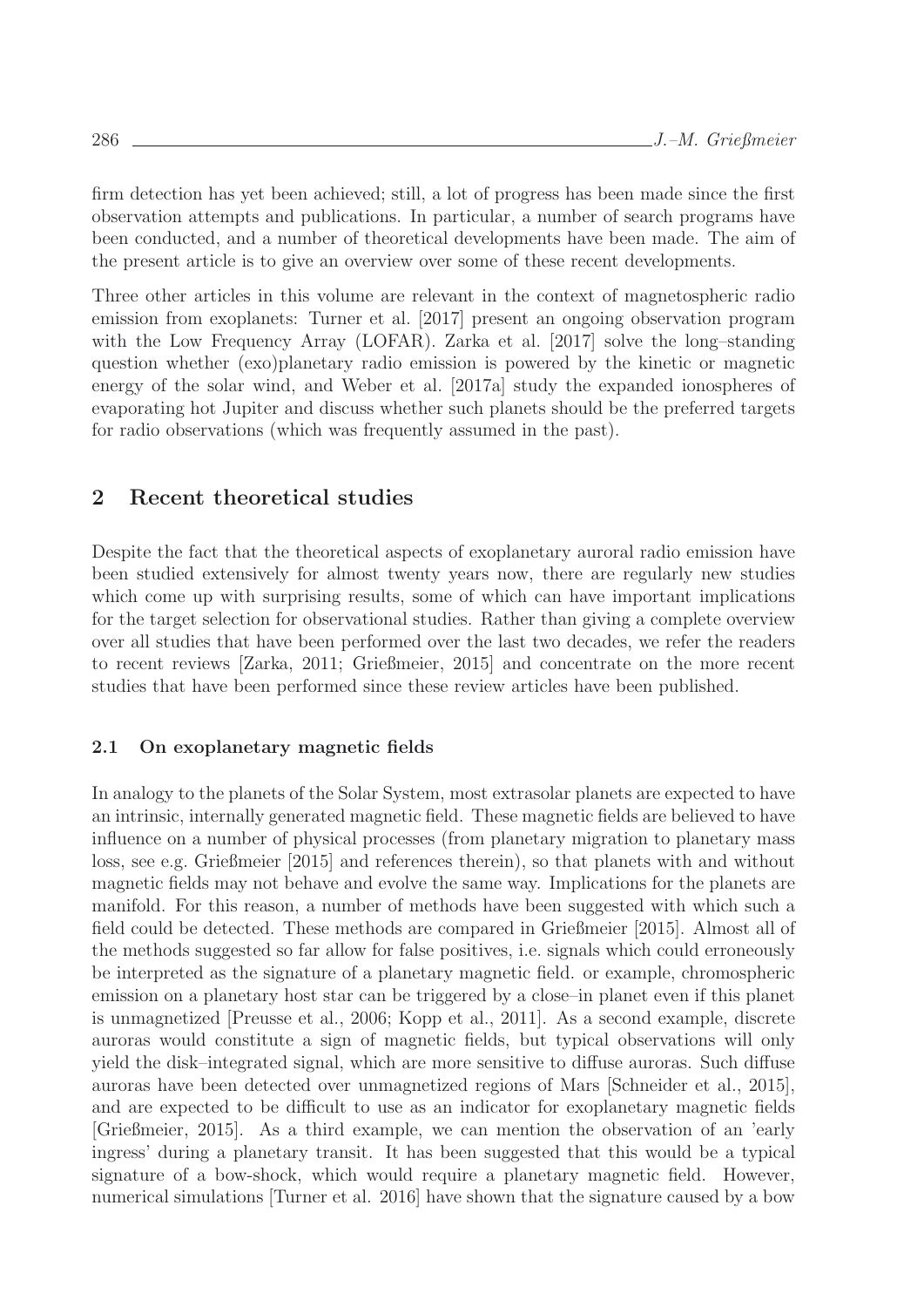shock would be many orders of magnitude weaker than required for this interpretation. Also, it was shown that the observed feature could be explained without a planetary magnetic field [Grießmeier, 2015, and references therein]. More examples are given in Grießmeier [2015]. For none of them can the observable be attributed unambiguously to a planetary magnetic field. The notable exception to this is the observation of exoplanetary radio emission, for which false positives can be excluded. As an added benefit, this method goes beyond the qualitative detection, and would allow to quantify the magnetic field value via the cutoff frequency of the radio emission. The detection of exoplanetary radio emission thus remains the best hope for the observation and study of exoplanetary magnetic fields [Grießmeier, 2015].

#### **2.2 On the energy input**

Despite the intensity of Jupiter's radio emission, the detection of an equivalent emission from an extrasolar twin of Jupiter would be challenging. The increase of distance by 5 orders of magnitude directly translates into a decrease in signal intensity by 10 orders of magnitude! With the sensitivity of current radio telescopes, this would limit the potential detection space to a sphere of ∼1 pc around the solar system, with a rather limited number of targets.

As has been stated on multiple occasions and in a number of articles [see e.g. Grießmeier, 2015 for an overview], theoretical arguments indicate that the radio emission of an exoplanet could be much stronger than Jupiter's emission, giving access to a much larger number of targets for observations.

From the solar system, we know that the emitted radio power is proportional to the power input into the planetary magnetosphere. However, the precise nature of this input power is ill determined:

$$
P_{\rm emi} = \alpha P_{\rm sw, kin} + \beta P_{\rm sw, mag} \tag{1}
$$

where  $P_{\text{emi}}$  is the emitted radio power,  $P_{\text{sw},\text{kin}}$  is the kinetic power of the solar wind received by the planetary magnetosphere,  $P_{\text{SW},\text{mag}}$  is the magnetic power received by the planetary magnetosphere, and  $\alpha$  and  $\beta$  are conversion efficiencies. So far we have been unable to distinguish exactly which power was dominating the power input. Usually, it was either assumed that  $\alpha = 0$  (i.e. the radio emission was driven by the magnetic power), or  $\beta = 0$  (i.e. the radio emission was driven by the kinetic power). For the solar system planets, the radial dependence of  $P_{\text{sw},\text{kin}}$  and  $P_{\text{sw},\text{mag}}$  is identical, so that it was not possible to distinguish between both approaches [Zarka et al., 2001; Zarka, 2007; Grießmeier et al., 2007b]. Even a mixed case ( $\alpha \neq 0$  and  $\beta \neq 0$ ) could not be ruled out.

Recent solar system observations finally allowed to break this degeneracy. It has been shown that, similarly to Io, the satellite Ganymede generates radio emission at Jupiter. In this case, the kinetic and magnetic energy of the ambient plasma are not those of the solar wind, but of Jupiter's magnetospheric plasma. A detailed study [Zarka et al., 2017] has shown that the emitted radio power follows the same proportionality with the incoming magnetic power as the solar system planets. At the same time, the measured power is not compatible with the kinetic power scenario. Thus, we now know that  $\alpha \sim 0$ . More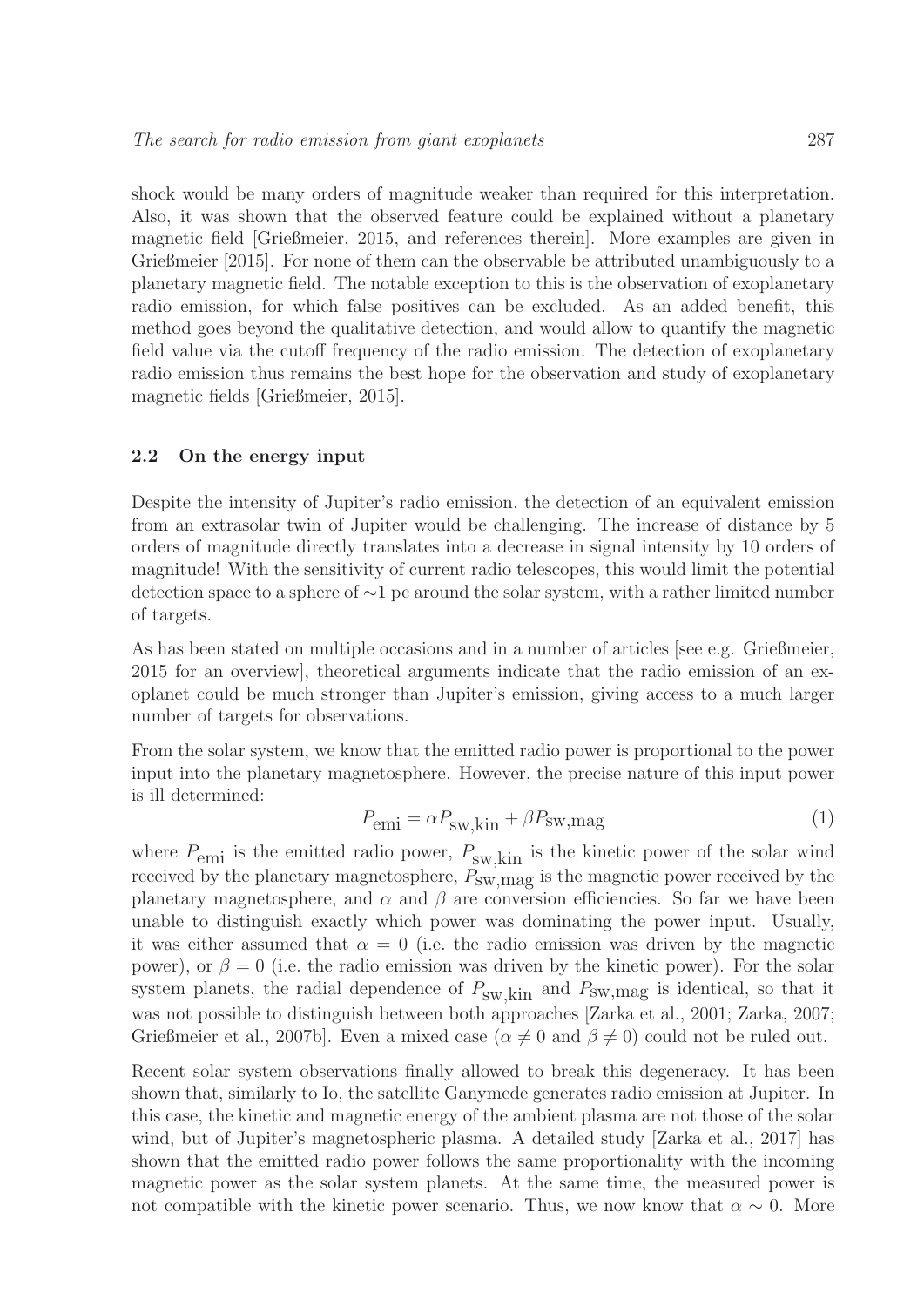details are given elsewhere in this volume [Zarka et al., 2017]. This finally solves a long– standing question, allows more accurate predictions for exoplanets, and will guide the target selection for future observations. As a first step, this will be taken into account for the predictions in Section 3.

#### **2.3 On possible saturation**

The proportionality between (stellar wind) input power and (radio) output power is analyzed by Nichols and Milan [2016]. In the case of hot Jupiters, the radio emission is assumed to be either generated by Alfvén waves or via magnetic reconnection (in a Dungey– cycle–like interaction). If it is magnetic reconnection that drives the radio emission, they find that radio emission of close–in planets may be lower than previously assumed: At small orbital distances, the magnetospheric convection may saturate (i.e. magnetospheric convection may be unable to dissipate the full available incident Poynting flux), so that the scaling laws based on this proportionality considerably overestimate the radio power for hot Jupiter. In some cases, Nichols and Milan [2016] find values lower than previously estimated by up to two orders of magnitude! On the other hand, they suggest that the power may be larger than previously assumed for planets at larger orbital distances.

#### **2.4 On observability**

If the intensity of exoplanetary radio emission depends on the input energy via the stellar wind, as is assumed e.g. in Equation (1), it seems obvious that the intensity is highest when the input power is highest. One way to obtain very high input power is to study planets that are very close to their host star, e.g. hot Jupiters. For this reason, hot Jupiters have long been considered to be the prime targets for observational studies [e.g. Zarka, 2007; Grießmeier et al., 2007b].

This view has already been challenged by Nichols [2011; 2012] who showed that further– orbiting, fast–rotating, massive planets could produce intense radio emission, if they have sufficiently strong plasma sources (e.g. a moon around the planet). As discussed in Section 2.2 above, Nichols and Milan [2016] have furthermore shown that magnetospheric convection may break down for hot Jupiters.

Recent work points to an additional problem: For hot Jupiters, the outer layers of the planetary atmosphere are strongly heated by the stellar XUV flux, leading to a considerably extended planetary exosphere. At the same time, this layer becomes strongly ionized. With a high density of free electrons, this extended exosphere has a relatively high plasma frequency, which can, in certain cases, exceed the cyclotron frequency. In that case, the cyclotron maser instability (CMI), the cause for planetary radio emission, cannot operate. Worse still, even if the CMI remains possible in a small zone close to the planet, the outer layers are opaque for this radiation, which thus remains effectively trapped. Under those conditions, emission cannot escape, and no detection is possible. More details are given elsewhere in this volume [Weber et al., 2017a].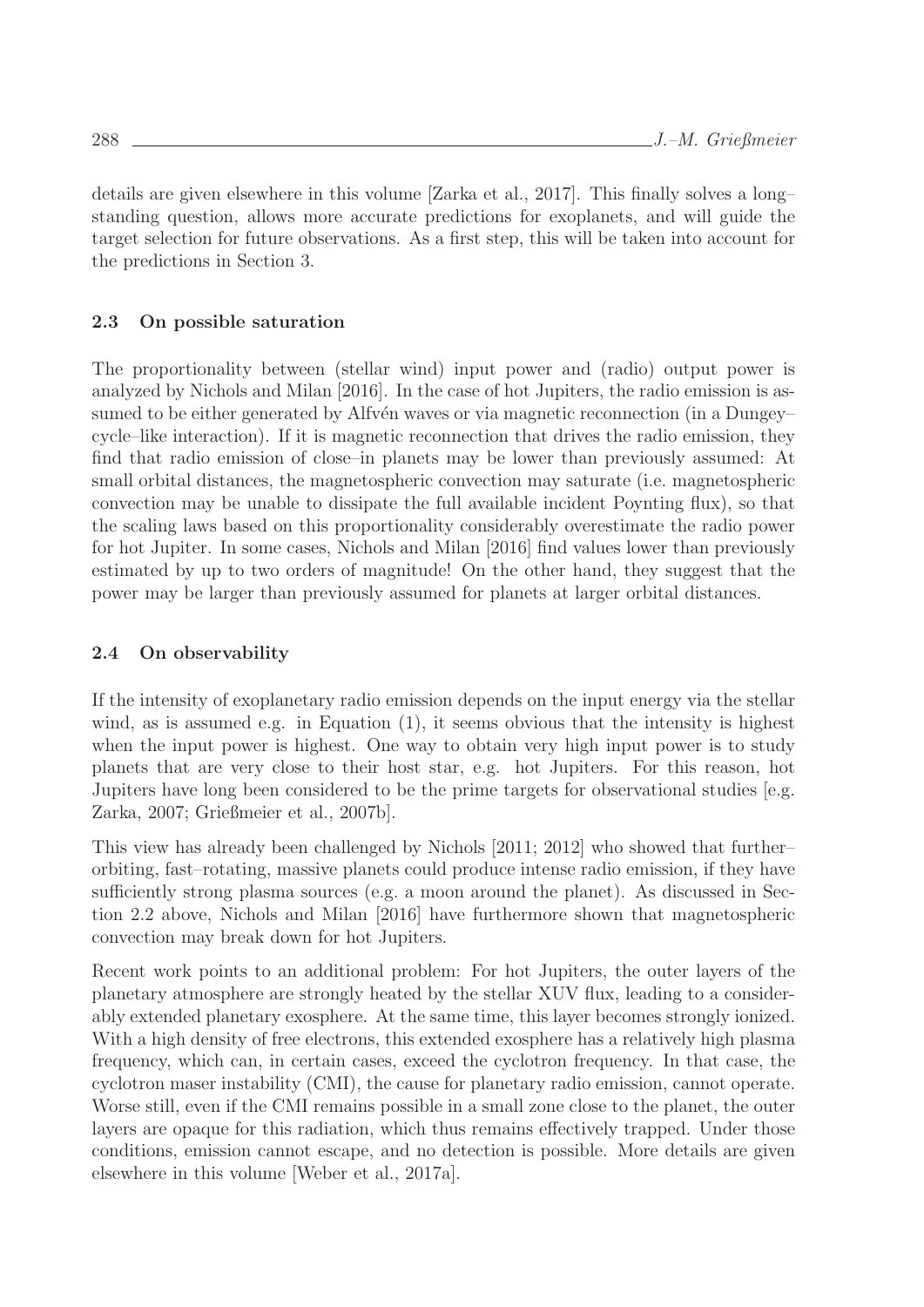Whether the plasma frequency of the planetary exosphere is indeed above the frequency of the expected radio emission depends on a number of factors, including the stellar XUV activity (which, in turn, depends on the stellar mass and the stellar age), the planetary orbital distance, the planetary mass and the planetary magnetic field. The importance of this effect has to be checked on a case–by–case basis, and parametric studies are ongoing [Weber et al,. 2017b]. In any case,this is an important result, as certain hot Jupiters may not be as good targets as has been assumed previously.

#### **2.5 On planets with moons**

Not all studies rely on the power provided to the magnetosphere by the stellar wind. Rapidly rotating planets with strong internal plasma sources can also produce radio emission at detectable levels at orbital distances of several AU from their host star [Nichols, 2011; 2012]. The plasma source could (for example) be a moon orbiting the planet. In that case, a unipolar inductor forms, with the circuit closing well behind the moon.

Noyola et al. [2014] suggest a similar case where exoplanetary radio emission is driven by internal plasma provided by a moon. In their case, the electric current directly couples the moon to the giant planet's poles. The associated predicted fluxes are, however, rather low, well below the detection threshold of current instruments. In a follow–up study [Noyola et al., 2016] the authors extend their analysis to the case of a planet having several moons. The suggested periodic signal may, however, be difficult to detect in practice.

#### **2.6 On stellar magnetic fields**

All theoretical studies of exoplanetary auroral radio emission agree on the fact that the precise knowledge of the stellar wind is important, and that a fast or dense stellar wind could strongly enhance the emission [Zarka et al., 1997]. Starting from simple models (a steady stellar wind with a distance–independent velocity), theories have been refined to take into account the stellar age [Grießmeier et al., 2005; Stevens et al., 2005], stellar CMEs [Grießmeier et al., 2006b; 2007a], the planetary orbital distance [Grießmeier et al., 2007a], and the stellar rotation [Grießmeier et al., 2007a].

The next step was to take into account the observed stellar surface magnetic field (obtained with Zeeman Doppler Imaging). Using numerical models, the stellar field is extrapolated to the planetary location, giving a better handle on the planetary environment. This naturally resulted in time variability of the expected planetary radio signal with the stellar rotation and with the stellar activity cycle [Fares et al., 2010; Vidotto et al., 2012; See et al., 2015; Vidotto et al., 2015]. Numerical models also allowed to study the effect of time variability in the stellar wind [Alvarado–Gómez et al., 2016] and the dependence on planetary orbital distance [Tilley et al., 2016]. A consistent picture is yet to emerge: The different models do not necessarily use the same assumptions (e.g. radio emission caused by either the kinetic or magnetic power of the stellar wind), which makes a comparison of the different results difficult. In order to guide observational campaigns, however, it is essential to estimate radio fluxes of different planets with exactly the same method.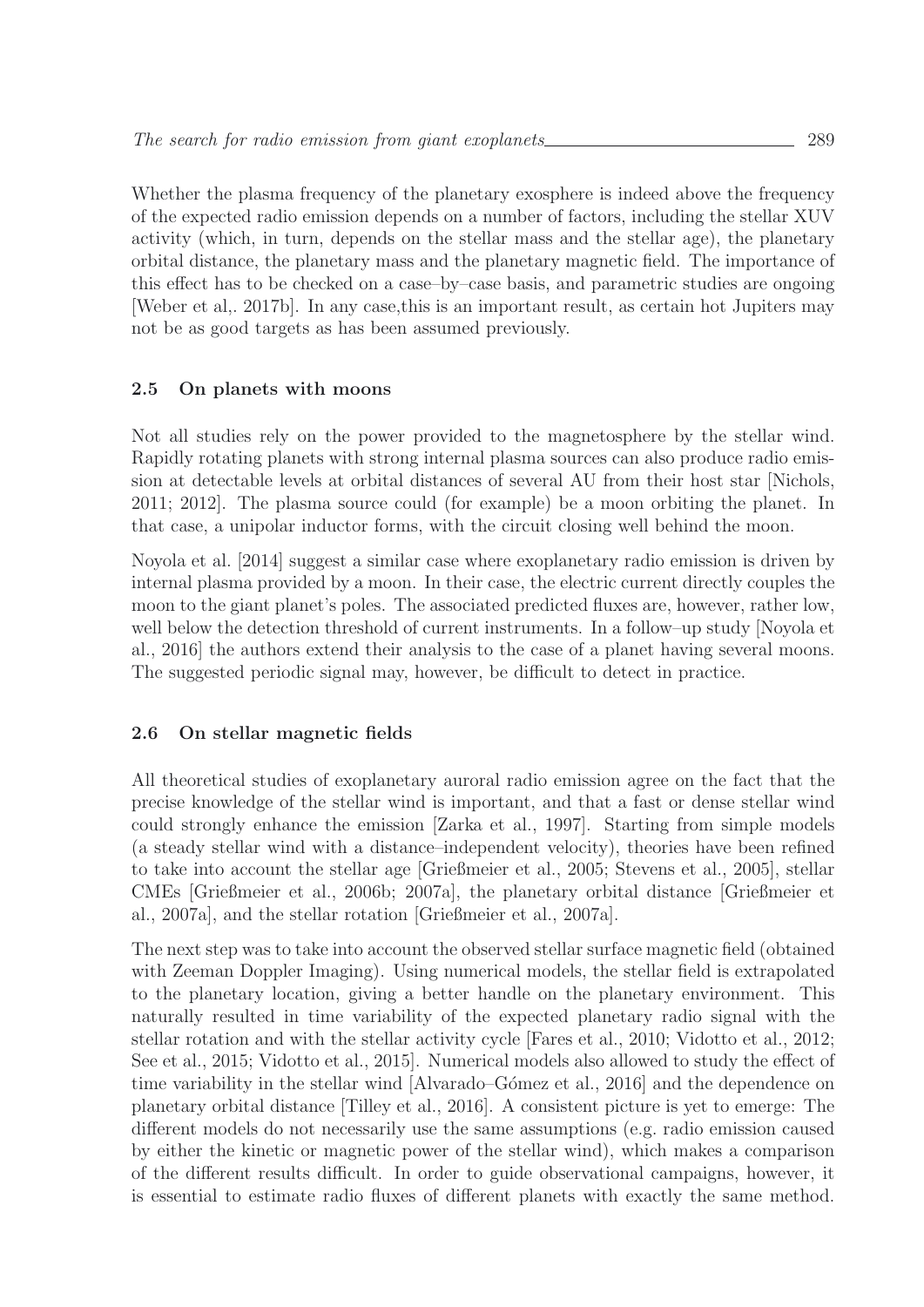Nevertheless, such simulations are a promising way to obtain more realistic insights into possible conditions in the planetary environment, and may well guide future observational campaigns.

### **2.7 On exotic targets**

While most studies concentrate on radio emission from main sequence stars of F, G, K and M type, more exotic targets have already been considered in the past. As latest example, Katarzyński et al. [2016] have studied the case of planets around A stars, considering both the kinetic power scenario (see Section 2.2) and the case where the power is provided by a moon (based on the scenario by Noyola et al. [2014] mentioned in Section 2.5 above). The young stellar and planetary age are likely to result in a strong planetary magnetic field, which is favorable for radio detection.

Finally, Fujii et al. [2016] have revisited the case of planets in orbit around evolved stars. Such stars have much higher mass loss rates than their main–sequence counterparts. However, previous work [Ignace et al., 2010] indicated that the stellar wind was not sufficiently ionized to lead to a strong radio emission from the planet. Fujii et al. [2016] consider that the stellar wind could be ionized by UV and X-ray photons created by the accretion of the dense stellar wind onto the planet. In that case, the winds could indeed lead to strong magnetospheric radio emission from such planets, generating a potentially detectable radio signal. However, the estimated number of targets is small.

## **3 Updated radio predictions**

Theoretical models have allowed to estimate the maximum emission frequency and the expected radio flux for known extrasolar planets. Different models have been suggested and discussed in the literature. In the following, we will take into account some of the results described above to produce updated radio predictions. We will follow the approach of Grießmeier et al. [2007b; 2011], with the following modifications:

- We have added (many!) exoplanets discovered since the last version of this table,
- we have updated the planetary and stellar parameters of the planets that were already known (esp. planetary masses and radii, and stellar ages),
- instead of comparing the radio fluxes for different models, we only use the magnetic energy model (see Section 2.2 and Zarka et al. [2017]).
- we indicate the planetary orbital distance, which may be important in the light of recent work (see Sections 2.3 – 2.4, Nichols and Milan [2016] and Weber et al. [2017a,b]),

Everything else is applied similarly to Grießmeier et al. [2007b; 2011]. In particular, we compare two different hypotheses concerning the planetary magnetic field: (a) We first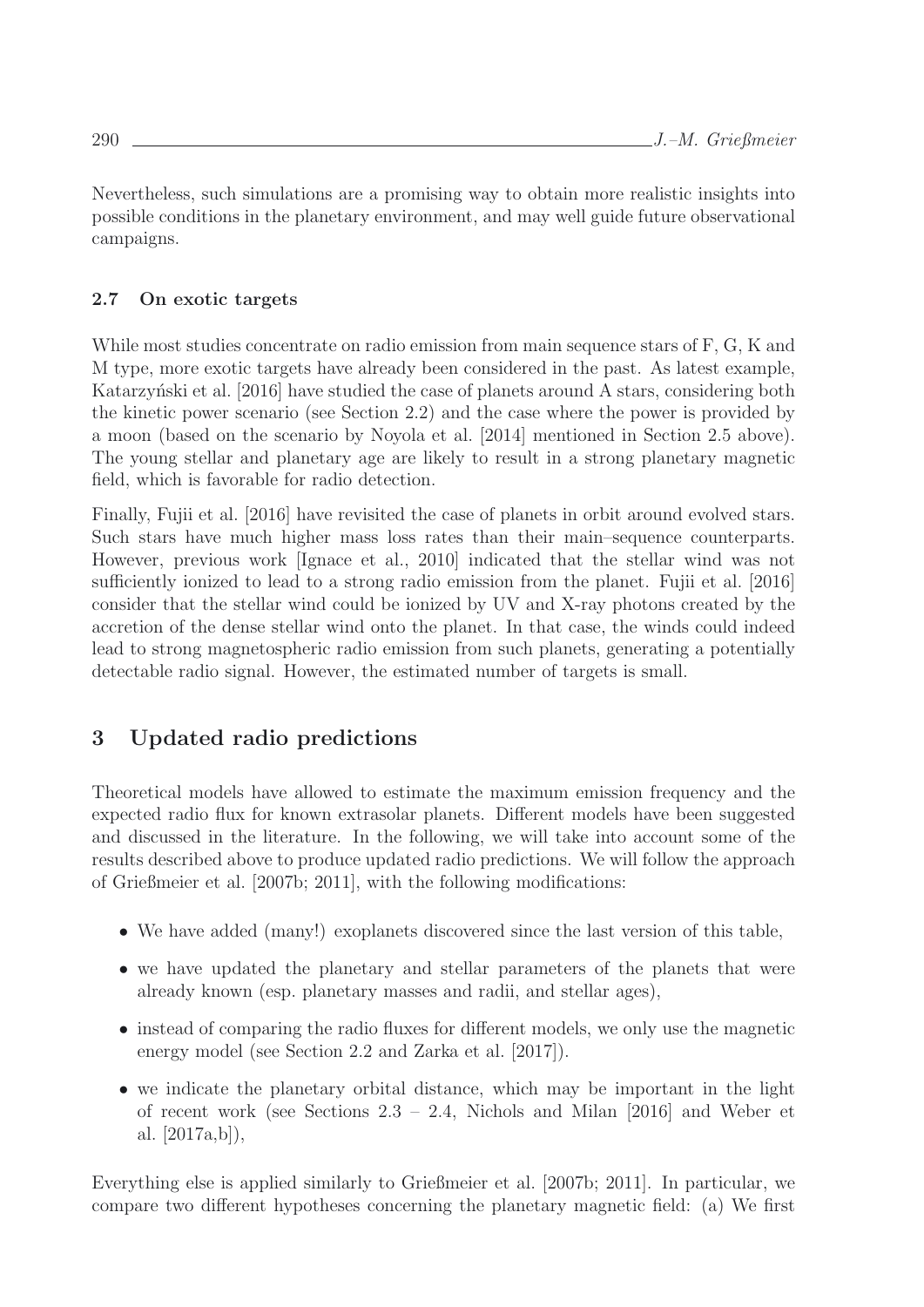assume that the planetary magnetic field is independent of planetary rotation (as was suggested e.g. by Reiners and Christensen [2010]; we do not, however, take the age– dependence of the planetary magnetic moment into account). (b) We then assume that planetary rotation does have an influence on the planetary magnetic moment (as was done e.g. by Grießmeier et al. [2007b]), but that the planet is not tidally locked due to its orbital distance. (Note that this gives the same result as (a), but under different conditions). (c) We finally assume that the low rotation induced by tidal locking of close–in planets leads to a small planetary magnetic field (as was done e.g. by Grießmeier et al. [2007b]). Depending on the orbital distance of the planet, two or three of these hypotheses are explored: (a) and (c) for close–in planets, (a), (b) and (c) for planets at intermediate orbital distances, and (a) and (b) for planets at large orbital distances.

Table 1 shows the maximum emission frequency and the expected radio flux resulting from this estimation for a selected number of targets. Column 1 states the planetary name, and column 2 its distance to the star at periastron (to check whether an extended ionosphere might potentially prevent escape of the radio emission, see Section 2.4 and Weber et al. [2017a,b]). Columns 3 and 4 contain the maximum emission frequency and the maximum expected radio flux density at Earth for the case of a rotation–independent planetary magnetic moment. Columns 5 and 6 give the results for the case where the planetary magnetic moment depends on the planetary rotation, but where the planet is not tidally locked. Columns 7 and 8 give the results for the case where the planetary magnetic moment depends on the planetary rotation and where the planet is tidally locked. Table 1 is sorted by decreasing values in column 4 (i.e. radio flux under the hypothesis that rotation has no influence on the planetary magnetic moment). When the maximum emission frequency lies below 10 MHz, an Earth-based observation is not possible due to ionospheric cutoff. The full table is available electronically at the CDS (ftp://cdsarc.u-strasbg.fr/pub/cats/VI/151/), sorted alphabetically by column 1 in that case.

A few planets of Table 1 deserve a short discussion:

- HD 41004B b, HD 179949 b, Tau Bootes b and Ups Andromedae b have long been considered to be among the best candidates. Their predicted radio flux is still favorable; however, new planets have been detected, some of which are even more promising targets for observations.
- The flux estimation for WASP-18 b is higher than previously. The reason for this change is that the age of the system has been re-evaluated. As young stellar system (600 Myr), the star probably have a strong stellar wind, which can lead to strong planetary radio emission.
- The high flux prediction for CVSO 30 b is caused by the young stellar age and the very small orbital distance (0.00838 AU). Note, however, that Yu et al. [2015] put some doubt on the planetary hypothesis.
- Our approach is favorable to close–in planets. Among the more distant planets, HD 20782b and Eps Eridani are the most promising targets.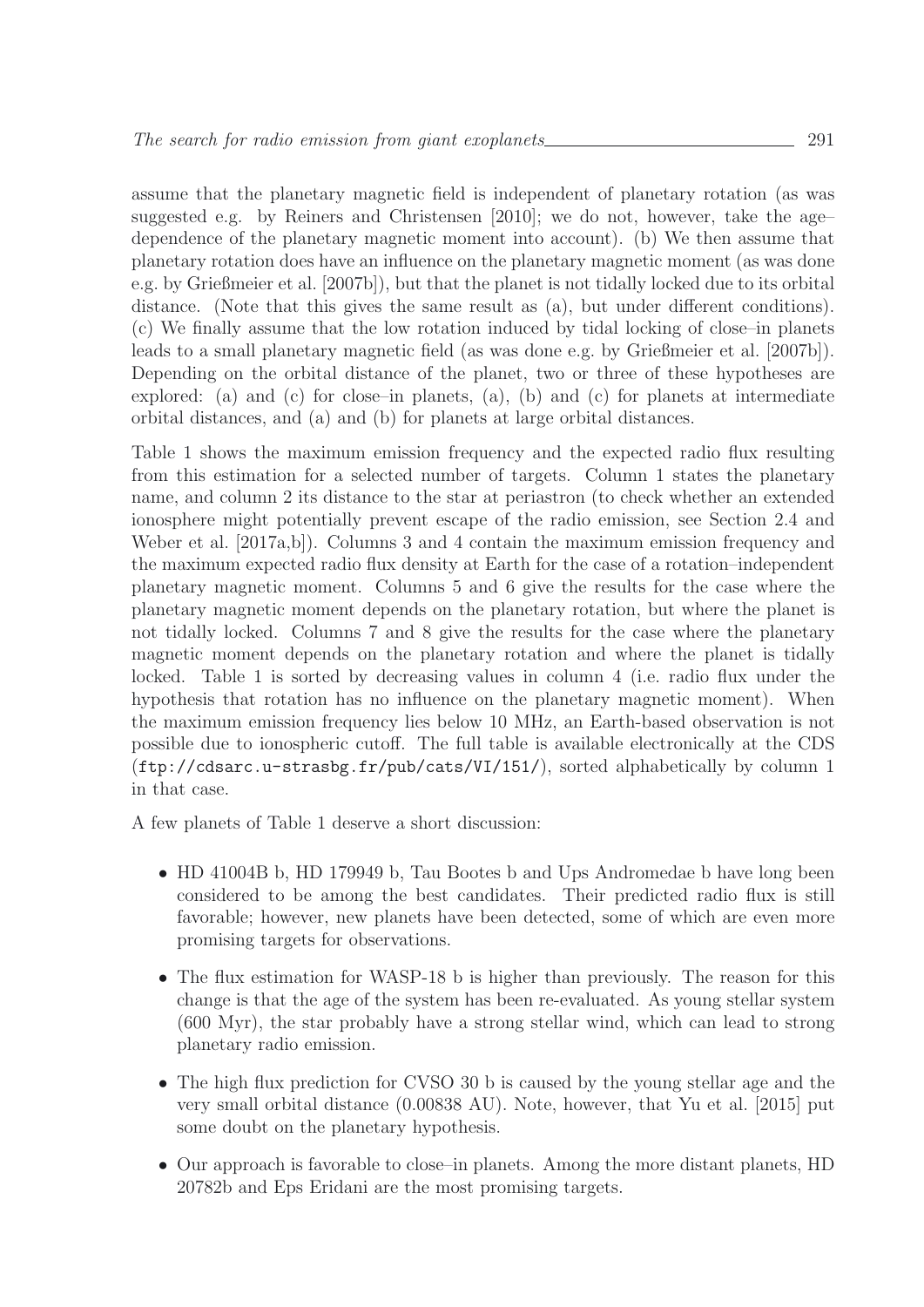*Table 1: Expected radio emission frequencies and flux densities for a few selected targets. (The full table is available in electronic format at the CDS (ftp://cdsarc.ustrasbg.fr/pub/cats/VI/151/). Column 1: Planet name. Column 2: periastron distance. Column 3: expected maximum emission frequency (under the hypothesis that planetary rotation does not have any influence on the planetary magnetic field). Column 4: maximum expected radio flux density at Earth (under the hypothesis that planetary rotation does not have any influence on the planetary magnetic field). Column 5: expected maximum emission frequency (under the hypothesis that planetary rotation has a strong influence on the planetary magnetic field, but the planet is not tidally locked). Column 6: maximum expected radio flux density at Earth (under the hypothesis that planetary rotation has a strong influence on the planetary magnetic field, but the planet is not tidally locked). Column 7: expected maximum emission frequency (under the hypothesis that planetary rotation has a strong influence on the planetary magnetic field, and the planet is tidally locked). Column 8: maximum expected radio flux density at Earth (under the hypothesis that planetary rotation has a strong influence on the planetary magnetic field, and the planet is tidally locked). Numbers in brackets (not in the electronic table): Emission frequency is below ionospheric cutoff of Earth (emission not observable).*

| Planet            | $r_{\rm min}$   | $f_{\rm c}^{\rm norot}$ | $\overline{\Phi_{\rm max}^{\rm norot}}$ | $f_{\rm c}^{\rm rot, unlocked}$ | $\Phi^{\text{rot,unlocked}}$<br>max | frot, locked<br>$J_{\rm C}$ | $\Phi_{\rm max}^{\rm rot, locked}$ |
|-------------------|-----------------|-------------------------|-----------------------------------------|---------------------------------|-------------------------------------|-----------------------------|------------------------------------|
|                   | AU <sup>l</sup> | [MHz]                   | [mJy]                                   | [MHz]                           | [mJy]                               | [MHz]                       | [mJy]                              |
| GJ 1214 b         | 0.010           | 16                      | 4500                                    |                                 |                                     | 6.0                         | 6300                               |
| HD 41004 B b      | 0.017           | 140                     | 910                                     |                                 |                                     | 55                          | 1200                               |
| CVSO 30 b         | 0.008           | $30\,$                  | 790                                     |                                 |                                     | 28                          | 810                                |
| GJ 436 b          | 0.023           | 18                      | 780                                     |                                 |                                     | 4.5                         | 1200                               |
| HD 189733 b       | 0.031           | 21                      | 520                                     |                                 |                                     | 6.0                         | 800                                |
| Kepler-42 $c$     | 0.006           | 41                      | 280                                     |                                 |                                     | 38                          | 280                                |
| GJ 1132 b         | 0.015           | 23                      | 190                                     |                                 |                                     | 8.0                         | 260                                |
| tau Boo b         | 0.042           | 74                      | 170                                     |                                 |                                     | 15                          | 290                                |
| 55 Cnc e          | 0.015           | 30                      | 150                                     |                                 |                                     | 19                          | 170                                |
| WASP-18 b         | 0.020           | 92                      | 140                                     |                                 |                                     | 46                          | 180                                |
| HD 73256 b        | 0.036           | 34                      | 100                                     |                                 |                                     | 8.2                         | 160                                |
| ups And b         | 0.058           | 14                      | 75                                      |                                 |                                     | 2.2                         | 140                                |
| HD 179949 b       | 0.045           | $20\,$                  | 71                                      |                                 |                                     | 4.3                         | 120                                |
| WASP-33 b         | 0.026           | 14                      | 63                                      |                                 |                                     | 5.7                         | 85                                 |
| HD 20782 b        | 0.041           | $38\,$                  | 40                                      |                                 |                                     | 0.2                         | 250                                |
| HD 102195 b       | 0.049           | 11                      | 37                                      |                                 |                                     | $2.0\,$                     | 65                                 |
| HATS-24 b         | 0.019           | 22                      | 18                                      |                                 |                                     | 8.2                         | $25\,$                             |
| eps Eridani b     | 1.01            | $53\,$                  | 2.4                                     | $53\,$                          | 2.4                                 |                             |                                    |
| $55$ Cnc $\rm{b}$ | 0.112           | 20                      | 2.9                                     | 20                              | $2.9\,$                             | 3.3                         | $5.3\,$                            |
| V830 Tau b        | 0.057           | 18                      | 0.3                                     |                                 |                                     | 2.8                         | 0.6                                |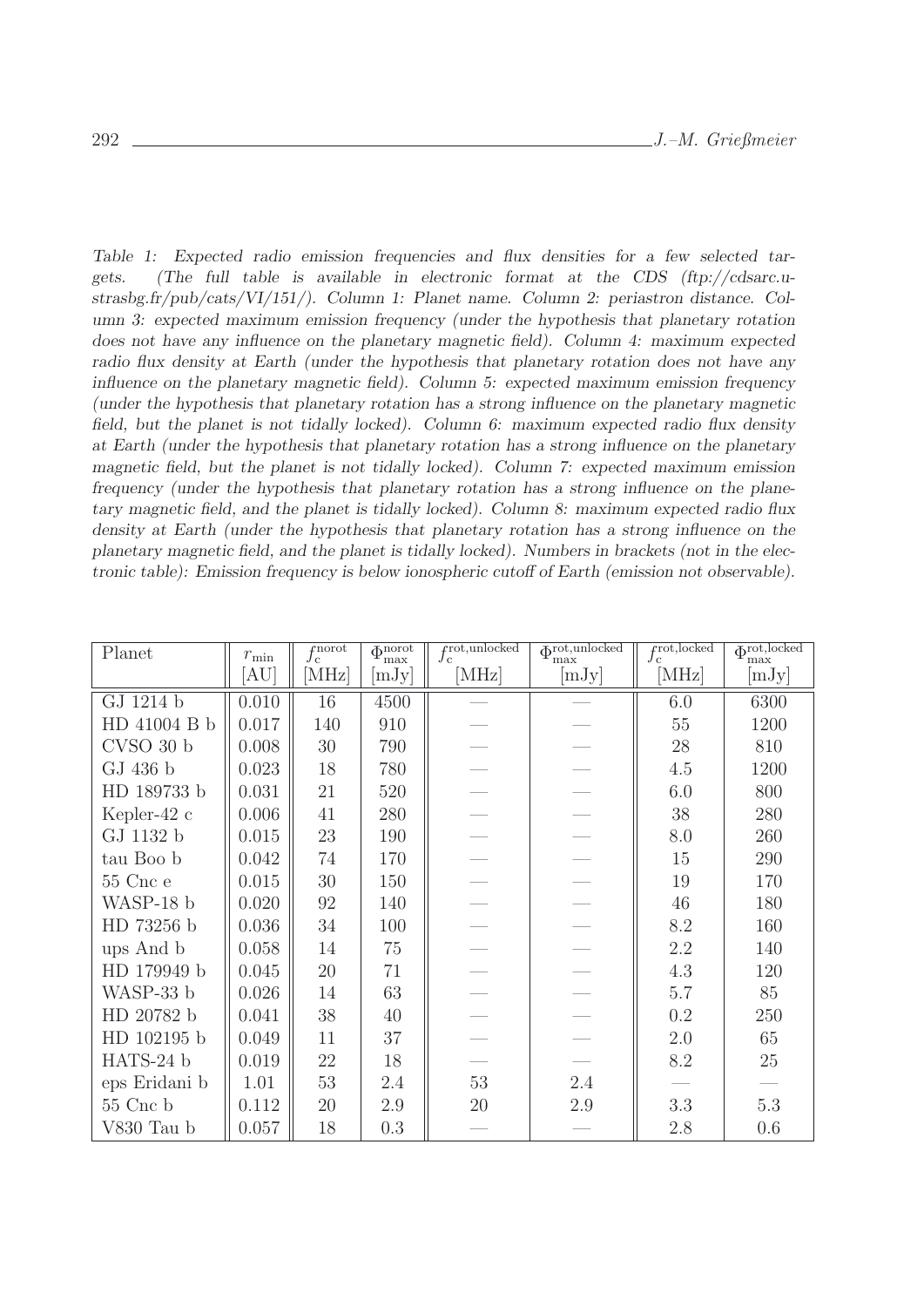## **4 Observational studies**

While most radio observations of extrasolar planets started after the publication of the first theoretical studies, a few observational campaigns took place way before theoretical studies tried to estimate fluxes or emission frequencies for extrasolar planets. The first observational campaigns (the earliest going back at least to 1977) took place even before the discovery of extrasolar planets [Yantis et al., 1977]!

Table 2 gives an update of the list of observations presented in Grießmeier et al. [2006a] and shows all currently published attempts at detecting exoplanetary radio emission, sorted by telescope and by observing frequency. The observed frequency range covers three orders of magnitude, spanning from below 10 MHz to almost 10 GHz.

One can see that, compared to our predictions (Section 3), not all observational attempts took place in the most favorable frequency range. If our predictions can be believed, the most appropriate instruments for exoplanetary radio studies are UTR-2, LOFAR, and the VLA, with smaller chances for MWA and GMRT.

A few observations have claimed tentative detections [Lecavelier des Etangs et al., 2013; Sirothia et al., 2014], none of which has been confirmed to date. Among the most recent observations, those by Bower et al. [2016] led to a tentative detection. However, this signal was probably produced by the host star [Bower et al., 2016]. Thus, so far no firm detection has been achieved.

As can be seen, the sensitivity of modern radio telescopes is very close to the radio fluxes predicted by theory (see e.g. Section 3). In particular, the predicted flux for the 15 most favorable planets of Table 1 is above the theoretical upper limit of 21 mJy of the LOFAR low-frequency band [Turner et al., 2017].

With instrument sensitivities close to the theoretical predictions, more observations (and the re-analysis of previous observations) are currently ongoing. One example of an ongoing observational campaign is described elsewhere in this volume [Turner et al., 2017].

## **5 Conclusions**

Auroral radio emission from extrasolar planets remains an active field of research. Recent theoretical studies include effects that have so far been neglected, and some consider "exotic" targets which have not been much looked into in the past. We have reviewed the most recent theoretical studies. A few of these studies have the potential to change the way targets are selected for observational campaigns. In particular, (1) the "kinetic energy" model can be discarded, while the "magnetic energy" scenario is confirmed by solar system data (Section 2.2), (2) for hot Jupiters, it is possible that the radio emission saturates (Section 2.3), (3) still for hot Jupiters, the emission may, in certain cases, be trapped, leading to the absence of a detectable signal (Section 2.4).

We have also presented an up–to–date list of observational campaigns, and an updated list of predicted radio fluxes and emission frequencies obtained from simple models.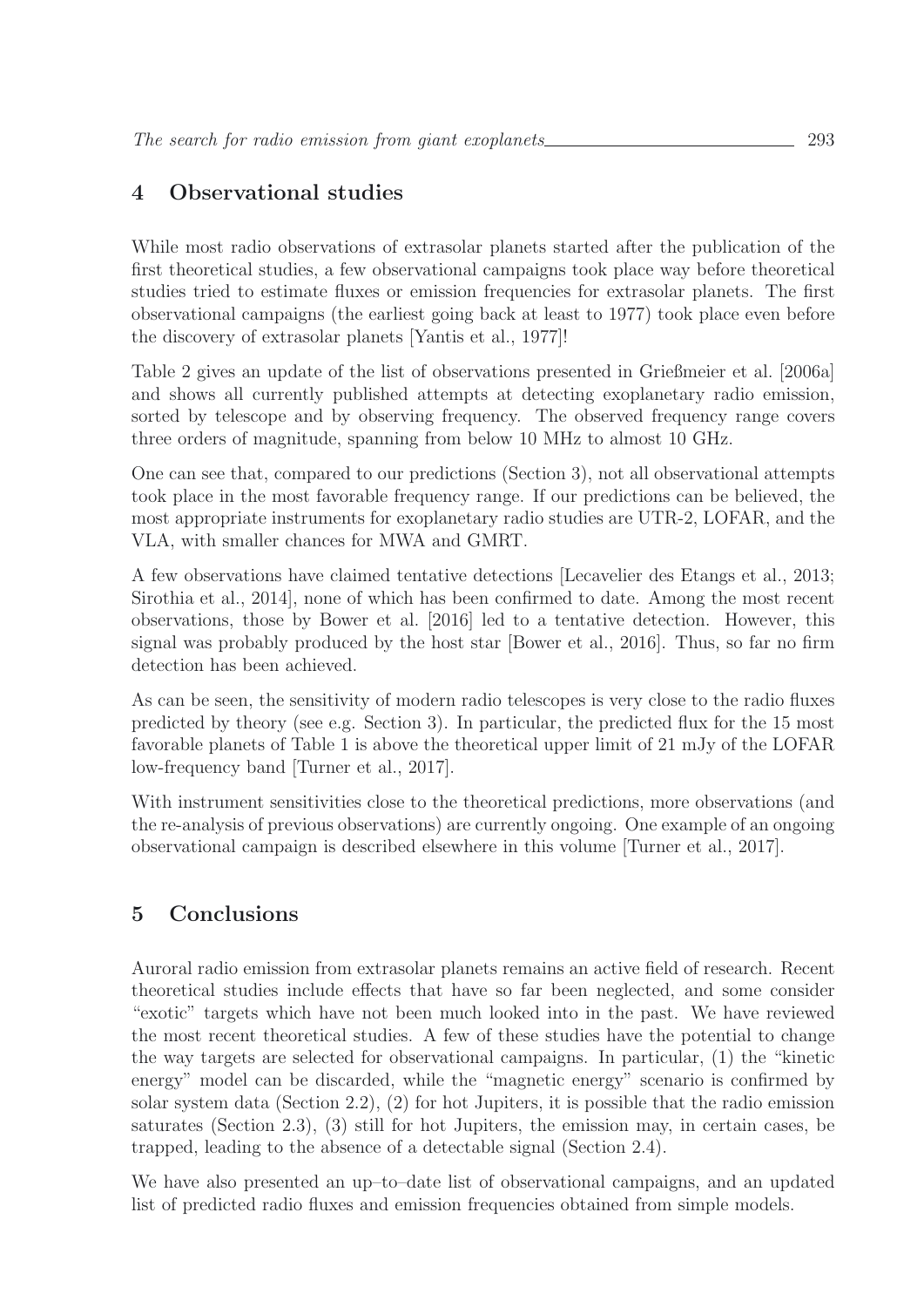| Telescope    | Frequency            | Sensitivity                 | Reference                           |
|--------------|----------------------|-----------------------------|-------------------------------------|
|              |                      |                             |                                     |
| $UTR-2$      | $7-35$ MHz           | 2000-4000 mJy               | Zarka et al. $[1997]$               |
|              | 18-32 MHz            | $100 - 1600$ mJy            | Ryabov et al. [2004]                |
|              | 12-32 MHz            | $\sim$ 100 mJy              | Zarka et al. $[2011]$               |
| Clark Lake   | 26.3 MHz             | $1000 \mathrm{mJy}$         | Yantis et al. [1977]                |
| <b>LOFAR</b> | $10-60$ MHz          | $21 \text{ mJy}$            | Turner et al. [2017]                |
| <b>MWA</b>   | 154 MHz              | $\overline{3}$ -50 mJy      | Murphy et al. [2015]                |
|              | 154 MHz              | $4-235$ mJy                 | Lynch et al. $[2017]$               |
| <b>GMRT</b>  | 153 MHz              | $2 \text{ mJy}$             | Majid et al. $[2006]$ ;             |
|              |                      |                             | Winterhalter et al. [2006]          |
|              | 157 MHz              | $7.8 - 15.5$ mJy            | George and Stevens [2007]           |
|              | 148 MHz              | $2.1 - 3.6$ mJy             | Lecavelier des Etangs et al. [2011] |
|              | 150 MHz              | $3.9 \mathrm{mJy}$          | Lecavelier des Etangs et al. [2013] |
|              | 153 MHz              | $1.2 \text{ mJy}$           | Hallinan et al. [2013]              |
|              | 150 MHz              | $8.7 - 136$ mJy             | Sirothia et al. [2014]              |
|              | 244 MHz              | $2 \mathrm{mJy}$            | Lecavelier des Etangs et al. [2009] |
|              | 614 MHz              | $0.16 \text{ mJy}$          | Lecavelier des Etangs et al. [2009] |
| <b>GBT</b>   | 307-347 MHz          | $81 \text{ mJy}$            | Smith et al. [2009]                 |
| <b>VLA</b>   | 74 MHz               | $50 \mathrm{mJy}$           | Bastian et al. [2000]               |
|              | 74 MHz               | $120 \text{ mJy}$           | Farrell et al. [2003]               |
|              | 74 MHz               | $300 \mathrm{mJy}$          | Lazio et al. $[2004]$               |
|              | 74 MHz               | $135 - 300$ mJy             | Lazio and Farrell [2007]            |
|              | 74 MHz               | $10 - 33$ mJy               | Lazio et al. $[2010a]$              |
|              | 330 MHz              | $30 \text{ mJy}$            | Winglee et al. [1986]               |
|              | 333 MHz              | $1-10$ mJy                  | Bastian et al. [2000]               |
|              | 325 MHz              | $1.7 \text{ mJy}$           | Lazio et al. $[2010b]$              |
|              | 1460 MHz             | $0.3 \mathrm{mJy}$          | Winglee et al. [1986]               |
|              | 1465 MHz             | $0.02 - 0.07$ mJy           | Bastian et al. [2000]               |
|              | 1425 MHz             | $0.048$ mJy                 | Lazio et al. [2010b]                |
|              | 4900 MHz             | $0.15 \text{ mJy}$          | Winglee et al. [1986]               |
|              | 6000 MHz             | $0.9 \mathrm{mJy}^{\star}$  | Bower et al. [2016]                 |
| <b>VLBA</b>  | 8400 MHz             | $0.5 \mathrm{~mJy}^{\star}$ | Bower et al. [2016]                 |
| <b>WSRT</b>  | 1700 MHz             | $0.042 \text{ mJy}$         | Stroe et al. [2012]                 |
| Effelsberg   | 4850 MHz             | $0.8 \mathrm{mJy}$          | Guenther [priv. comm.]              |
| Mizusawa     | $8600\ \mathrm{MHz}$ | $1000 \mathrm{mJy}$         | Shiratori et al. [2006]             |

*Table 2: Published detection attempts, sorted by instrument and frequency.* \*: see text.

A lot of progress has been made since the first PRE proceedings article on radio emission from extrasolar planets. Still more work remains to be done, including, of course, a first firm detection! Future PRE conferences and proceedings will contribute to this ongoing story.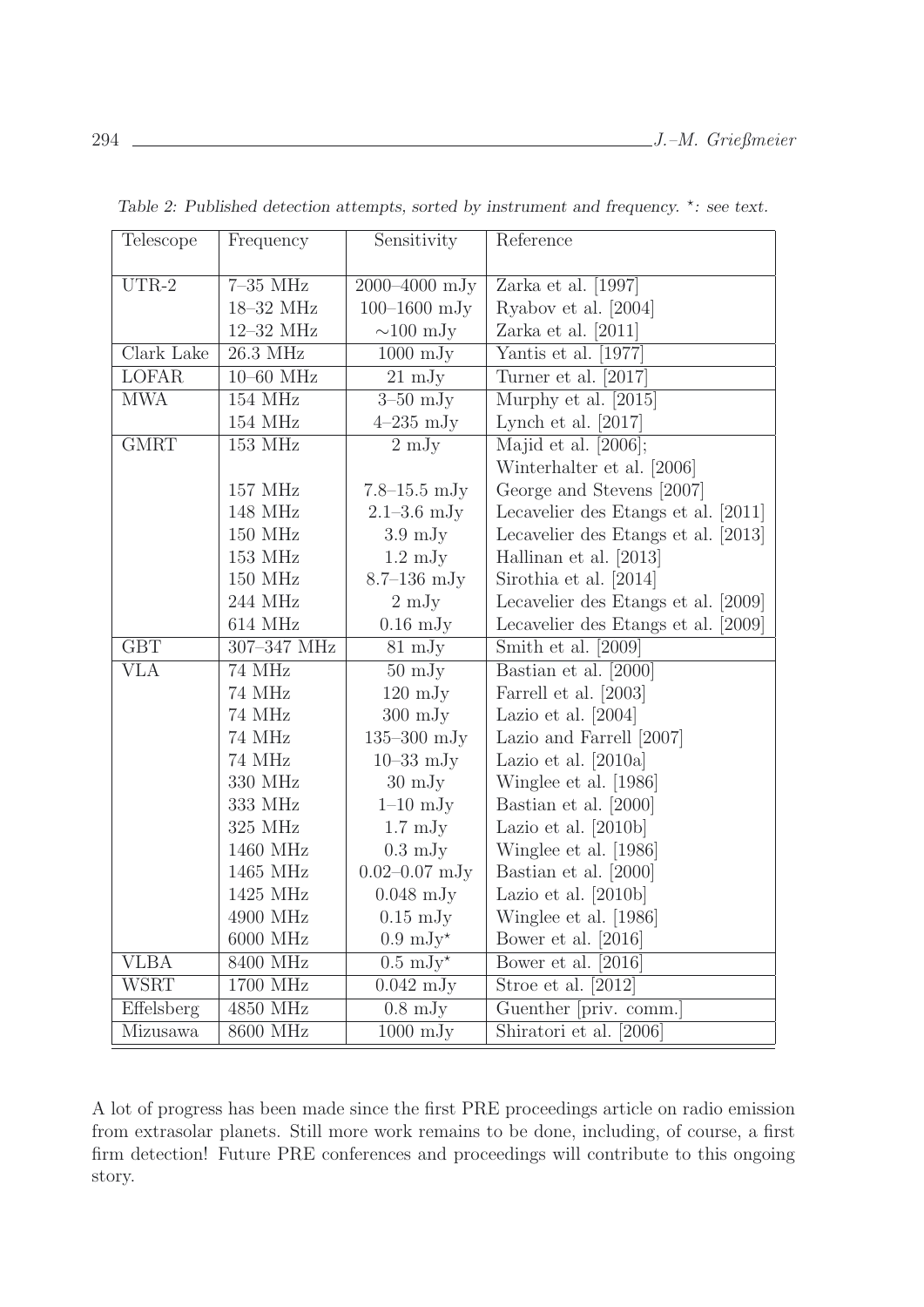**Acknowledgments.** We thank J. Schneider for providing data via "The extrasolar planet encyclopedia" (http://exoplanet.eu/), fully described in Schneider et al. [2011]. The Editors thank Luca Fossati and one anonymous reviewer for their help in evaluating this paper.

#### **References**

- Alvarado–G´omez, J. D., G. A. J. Hussain, O. Cohen, J. J. Drake, C. Garraffo, J. Grunhut, and T. I. Gombosi, Simulating the environment around planet–hosting stars II. Stellar winds and inner astrospheres, *Astron. Astrophys.*, **594**, A95, 2016.
- Bastian, T. S., G. A. Dulk, and Y. Leblanc, A search for radio emission from extrasolar planets, *Astrophys. J.*, **545**, 1058–1063, 2000.
- Bower, G. C., L. Loinard, S. Dzib, P. A. B. Galli, G. N. Ortiz–León, C. Moutou, and J. F. Donati, Variable radio emission from the young stellar host of a hot Jupiter, *Astrophys. J.*, **830**, id.107, 5 pp., 2016.
- Fares, R., J.–F. Donati, C. Moutou, M. M. Jardine, J.–M. Grießmeier, P. Zarka, E. L. Shkolnik, D. Bohlender, C. Catala, and A. C. Cameron, Searching for star–planet interactions within the magnetosphere of HD189733, *MNRAS*, **406**, 409–419, 2010.
- Farrell, W. M., T. J. Lazio, M. D. Desch, T. Bastian, and P. Zarka, Limits on the magnetosphere/stellar wind interactions for the extrasolar planet about Tau Bootes, in *Scientific Frontiers in Research on Extrasolar Planets*, edited by D. Deming, and S. Seager, ASP Conference Series, **294**, 151–156, 2003.
- Fujii, Y., D. S. Spiegel, T. Mroczkowski, J. Nordhaus, N. T. Zimmerman, A. R. Parsons, M. Mirbabayi, and N. Madhusudhan, Radio emission from red–giant hot Jupiters, *Astron. Astrophys.*, **820**, id.122, 15 pp., 2016.
- George, S. J., and I. R. Stevens, Giant Metrewave Radio Telescope low-frequency observations of extrasolar planetary systems, *Mon. Not. Roy. Astron. Soc.*, **382**, 455–460, 2007.
- Grießmeier, J.–M., Detection methods and relevance of exoplanetary magnetic fields, in *Characterizing stellar and exoplanetary environments*, Astrophysics and Space Science Library, **411**, edited by H. Lammer and M. Khodachenko, Springer, Switzerland, 213–237, 2015.
- Grießmeier, J.–M., U. Motschmann, G. Mann, and H. O. Rucker, The influence of stellar wind conditions on the detectability of planetary radio emissions, *Astron. Astrophys.*, **437**, 717–726, 2005.
- Grießmeier, J.–M., U. Motschmann, K.–H. Glassmeier, G. Mann and H. O. Rucker, The potential of exoplanetary radio emissions as an observation method, in *Tenth Anniversary of 51 Peg-b: Status of and Prospects for hot Jupiter studies*, edited by L. Arnold, F. Bouchy, and C. Moutou, Platypus Press, 259–266, 2006a.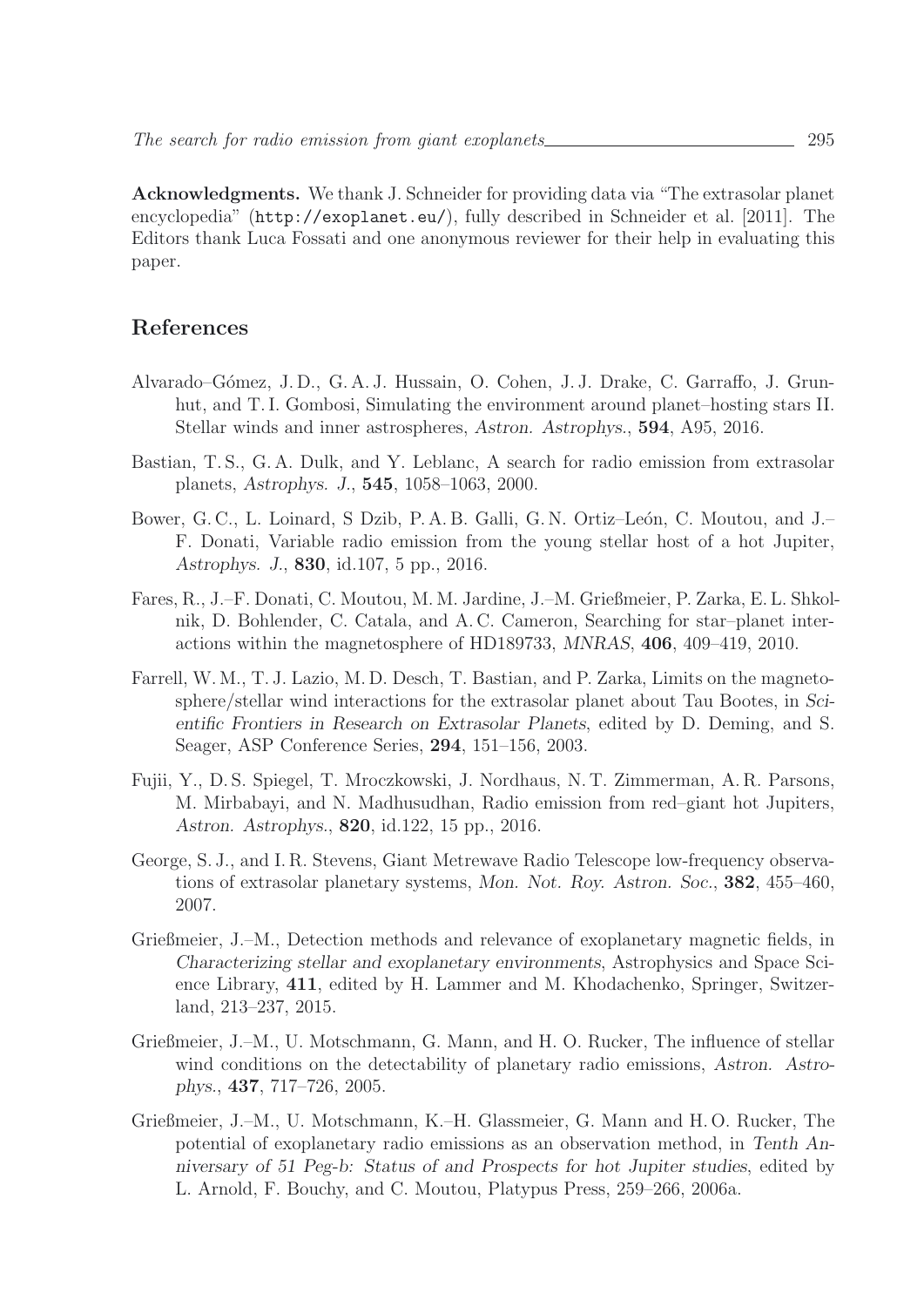- Grießmeier, J.–M., U. Motschmann, M. Khodachenko, and H. O. Rucker, The influence of stellar Coronal Mass Ejections on exoplanetary radio emission, in *Planetary Radio Emissions VI*, edited by H. O. Rucker, W. S. Kurth, and G. Mann, Austrian Academy of Sciences Press, Vienna, 571–580, 2006b.
- Grießmeier, J.–M., S. Preusse, M. Khodachenko, U. Motschmann, G. Mann, and H. O. Rucker, Exoplanetary radio emission under different stellar wind conditions, *Planet. Space Sci.*, **55**, 618–630, 2007a.
- Grießmeier, J.–M., P. Zarka and H. Spreeuw, Predicting low-frequency radio fluxes of known extrasolar planets, *Astron. Astrophys.*, **475**, 359–368, 2007b.
- Grießmeier, J.–M., P. Zarka, and J. N. Girard, Observation of planetary radio emissions using large arrays, *Radio Sci.*, **46**, RS0F09, 2011.
- Hallinan, G., S. K. Sirothia, A. Antonova, C. H. Ishwara–Chandra, S. Bourke, J. G. Doyle, J. Hartman, and A. Golden, Looking for a pulse: A search for rotationally modulated radio emission from the Hot Jupiter,  $\tau$  Boötis b, *Astrophys. J.*, **762**, id.34, 4 pp. 2013.
- Ignace, R., M. L. Giroux and D. G. Luttermoser, Radio emissions from substellar companions of evolved cool stars, *MNRAS*, **402**, 2609–2616, 2010.
- Katarzyński, K., M. Gawrónski, and K. Goździewski, Search for exoplanets and brown dwarfs with VLBI, *MNRAS*, **461**, 929–938, 2016.
- Kopp, A., S. Schilp, and S. Preusse, Magnetohydrodynamic simulations of the magnetic interaction of hot Jupiters with their host stars: A numerical experiment, *Astrophys. J.*, **729**, id.116, 8 pp., 2011.
- Lazio, T. J. W., and W. M. Farrell, Magnetospheric emissions from the planet orbiting  $\tau$ Bootis: A multi–epoch search, *Astrophys. J.*, **668**, 1182–1188, 2007.
- Lazio, T. J.W., W. M. Farrell, J. Dietrick, E. Greenlees, E. Hogan, C. Jones, and L. A. Hennig, The radiometric Bode's law and extrasolar planets, *Astrophys. J.*, **612**, 511–518, 2004.
- Lazio, T. J.W., S. Carmichael, J. Clark, E. Elkins, P. Gudmundsen, Z. Mott, M. Szwajkowski, and L. A. Hennig, A blind search for magnetospheric emissions from planetary companions to nearby solar–type stars, *Astron. J.*, **139**, 96–101, 2010.
- Lazio, T. J.W., P. D. Shankland, W. M. Farrell, and D. L. Blank, Radio observations of HD 80606 near planetary periastron, *Astron. J.*, **140**, 1929–1933, 2010.
- Lecavelier des Etangs, A., S. K. Sirothia, Gopal–Krishna, and P. Zarka, GMRT radio observations of the transiting extrasolar planet HD 189733 b at 244 and 614 MHz, *Astron. Astrophys.*, **500**, L51–L54, 2009.
- Lecavelier des Etangs, A., S. K. Sirothia, Gopal–Krishna, and P. Zarka, GMRT search for 150 MHz radio emission from the transiting extrasolar planets HD189733 b and HD209458 b, *Astron. Astrophys.*, **533**, A50, 2011.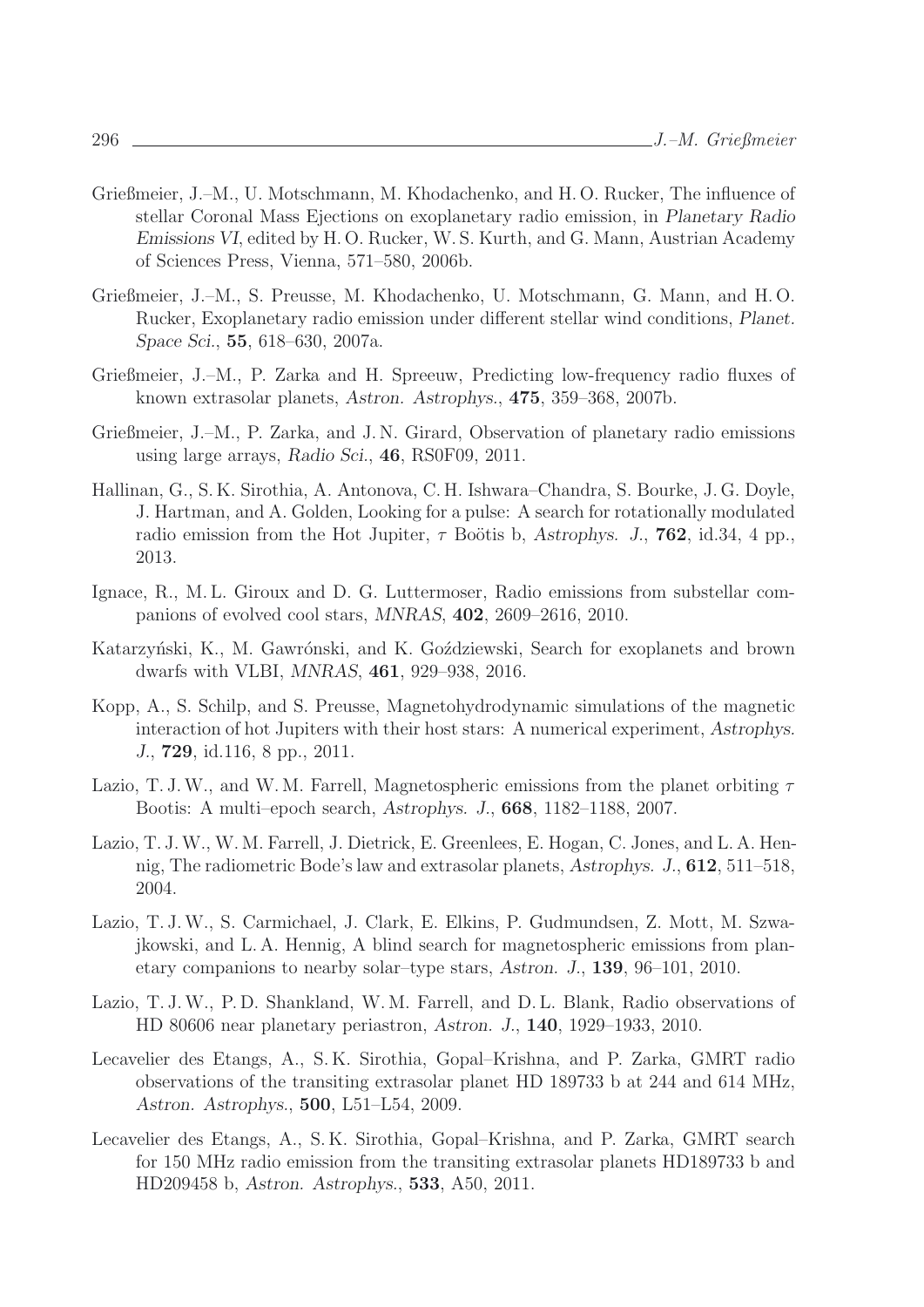- Lecavelier des Etangs, A., S. K. Sirothia, Gopal–Krishna, and P. Zarka, Hint of 150 MHz radio emission from the Neptune–mass extrasolar transiting planet HAT-P-11b, *Astron. Astrophys.*, **552**, A65, 2013.
- Lynch, C. R., T. Murphy, D. L. Kaplan, M. Ireland, and M. E. Bell, A search for circularly polarized emission from young exoplanets, *MNRAS*, **467**, 3447–3453, 2017.
- Majid, W., D. Winterhalter, I. Chandra, T. Kuiper, J. Lazio, C. Naudet, and P. Zarka, Search for radio emission from extrasolar planets: Preliminary analysis of GMRT data, in *Planetary Radio Emissions VI*, edited by H. O. Rucker, W. S. Kurth, and G. Mann, Austrian Academy of Sciences Press, Vienna, 589–594, 2006.
- Murphy, T., M. E. Bell, D. L. Kaplan, B. M. Gaensler, A. R. Offringa, E. Lenc, N. Hurley– Walker, G. Bernardi, J. D. Bowman, F. Briggs, R. J. Cappallo, B. E. Corey, A. A. Deshpande, D. Emrich, R. Goeke, L. J. Greenhill, B. J. Hazelton, J. N. Hewitt, M. Johnston– Hollitt, J. C. Kasper, E. Kratzenberg, C. J. Lonsdale, M. J. Lynch, S. R. McWhirter, D. A. Mitchell, M. F. Morales, E. Morgan, D. Oberoi, S. M. Ord, T. Prabu, A. E. E. Rogers, D. A. Roshi, N. Udaya Shankar, K. S. Srivani, R. Subrahmanyan, S. J. Tingay, M. Waterson, R. B. Wayth, R. L. Webster, A. R. Whitney, A. Williams, and C. L. Williams, Limits on low-frequency radio emission from southern exoplanets with the Murchison Widefield Array, *MNRAS*, **446**, 2560–2565, 2015.
- Nichols, J. D., Magnetosphere–ionosphere coupling at Jupiter-like exoplanets with internal plasma sources: Implications for detectability of auroral radio emissions, *MNRAS*, **414**, 2125–2138, 2011.
- Nichols, J. D., Candidates for detecting exoplanetary radio emissions generated by magnetosphere–ionosphere coupling, *MNRAS Lett.*, **427**, L75–L79, 2012.
- Nichols, J. D., and S. E. Milan, Stellar wind–magnetosphere interaction at exoplanets: Computations of auroral radio powers, *MNRAS*, **461**, 2353–2366, 2016.
- Noyola, J. P., S. Satyal, and Z. E. Musielak, Detection of exomoons through observation of radio emissions, *Astrophys. J.*, **791**, id.25, 5 pp., 2014.
- Noyola, J. P., S. Satyal, and Z. E. Musielak, On the radio detection of multiple–exomoon systems due to plasma torus sharing, *Astrophys. J.*, **821**, id.97, 8 pp., 2016.
- Preusse, S., A. Kopp, J. Buchner, and U. Motschmann, A magnetic communication scenario for hot Jupiters, *Astron. Astrophys.*, **460**, 317–322, 2006.
- Reiners, A., and U. R. Christensen, A magnetic field evolution scenario for brown dwarfs and giant planets, *Astron. Astrophys.*, **522**, A13, 2010.
- Ryabov, V. B., P. Zarka, and B. P. Ryabov, Search of exoplanetary radio signals in the presence of strong interference: Enhancing sensitivity by data accumulation, *Planet. Space Sci.*, **52**, 1479–1491, 2004.
- Schneider, J., C. Dedieu, P. Le Sidaner, R. Savalle, and I. Zolotukhin, Defining and cataloging exoplanets: The exoplanet.eu database, *Astron. Astrophys.*, **532**, A79, 2011.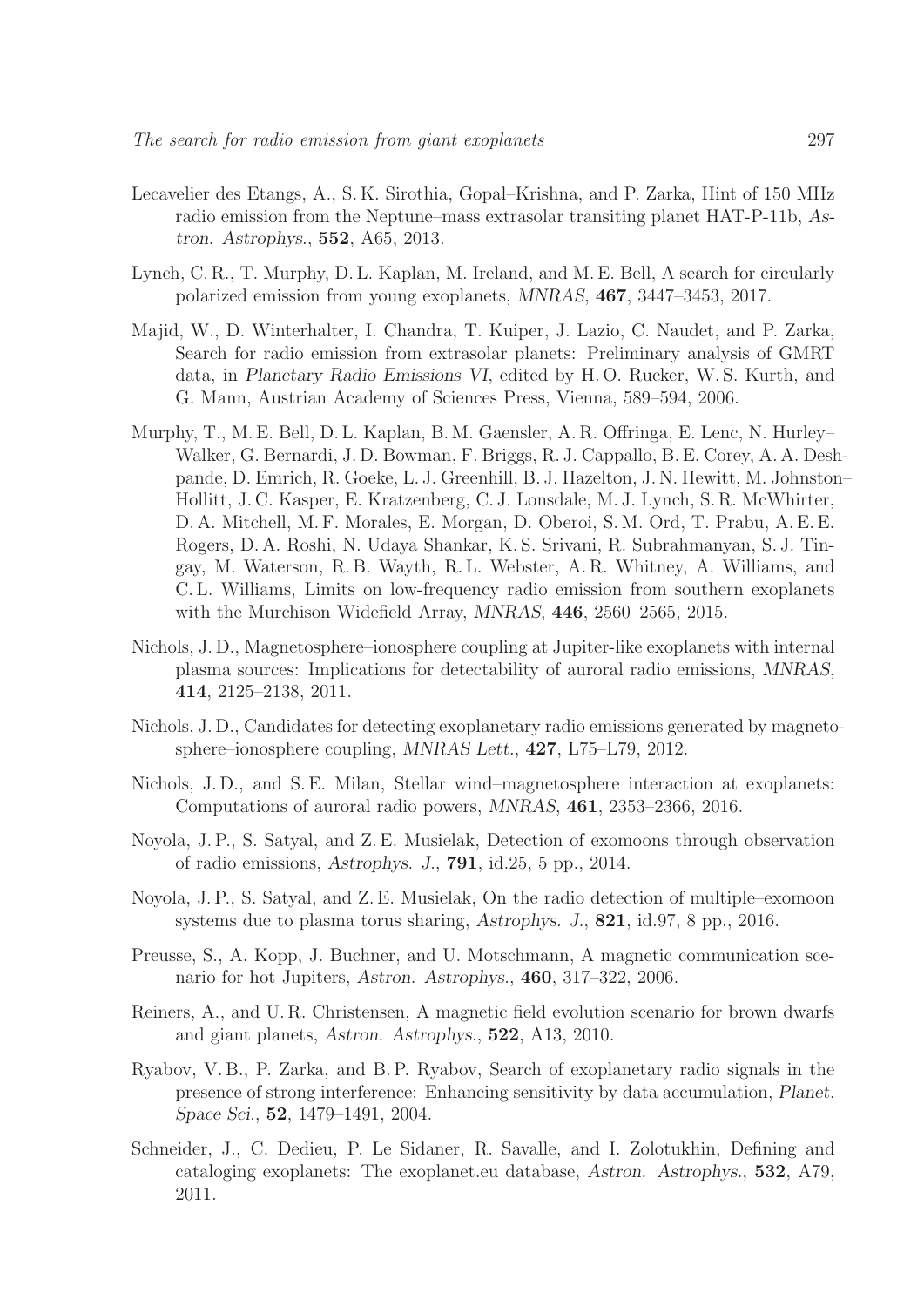- Schneider, N. M., J. I. Deighan, S. K. Jain, A. Stiepen, A. I. F. Stewart, D. Larson, D. L. Mitchell, C. Mazelle, C. O. Lee, R. J. Lillis, J. S. Evans, D. Brain, M. H. Stevens, W. E. McClintock, M. S. Chaffin, M. Crismani, G. M. Holsclaw, F. Lefevre, D. Y. Lo, J. T. Clarke, F. Montmessin, and B. M. Jakosky, Discovery of diffuse aurora on Mars, *Science*, **350**, id.0313, 2015.
- See, V., M. Jardine, R. Fares, J.–F. Donati, and C. Moutou, Time–scales of close–in exoplanet radio emission variability, *MNRAS*, **450**, 4323–4332, 2015.
- Shiratori, Y., H. Yokoo, T. Sasao, O. Kameya, K. Iwadate, and K. Asari, Ten years of quests for radio bursts from extrasolar planets, in *Tenth Anniversary of 51 Peg-b: Status of and Prospects for hot Jupiter studies*, edited by L. Arnold, F. Bouchy, and C. Moutou, Platypus Press, 290–292, 2006.
- Sirothia, S. K., A. Lecavelier des Etangs, Gopal–Krishna, N. G. Kantharia, and C. H. Ishwar– Chandra, Search for 150 MHz radio emission from extrasolar planets in the TIFR GMRT Sky Survey, *Astron. Astrophys.*, **562**, A108, 2014.
- Smith, A. M. S., A. Collier Cameron, J. Greaves, M. Jardine, G. Langston, and D. Backer, Secondary radio eclipse of the transiting planet HD 189733 b: An upper limit at 307–347 MHz, *MNRAS*, **395**, 335–341, 2009.
- Stevens, I. R., Magnetospheric radio emission from extrasolar giant planets: The role of the host stars, *MNRAS*, **356**, 1053–1063, 2005.
- Stroe, A., I. A. G. Snellen, and H. J. A. Röttgering, A stringent upper limit to 18 cm radio emission from the extrasolar planet system  $\tau$  Boötis, *Astron. Astrophys.*, **546**, A116, 2012.
- Tilley, M. A., E. M. Harnett, and R. M. Winglee, Extrasolar giant magnetospheric response to steady–state stellar wind pressure at 10, 5, 1, and 0.2 AU, *Astrophys. J.*, **827**, id.77, 15 pp., 2016.
- Turner, J. D., D. Christie, P. Arras, R. E. Johnson, and C. Schmidt, Investigation of the environment around close–in transiting exoplanets using CLOUDY, *MNRAS*, **458**, 3880–2891, 2015.
- Turner, J. D., J.–M. Grießmeier, P. Zarka, and I. Vasylieva, The search for radio emission from exoplanets using LOFAR low-frequency beam-formed observations: Data pipeline and preliminary results for the 55 Cnc system, in *Planetary Radio Emissions VIII*, edited by G. Fischer, G. Mann, M. Panchenko, and P. Zarka, Austrian Academy of Sciences Press, Vienna, 301–313, 2017.
- Vidotto, A. A., R. Fares, M. M. Jardine, J.–F. Donati, M. Opher, V. Jatenco–Pereira, and T. I. Gombosi, M. Opher, C. Moutou, C. Catala, and T. I. Gombosi, The stellar wind cycles and planetary radio emission of the  $\tau$  Boo system, *MNRAS*, **423**, 3285–3298, 2012.
- Vidotto, A. A., R. Fares, M. Jardine, C. Moutou, and J.–F. Donati, On the environment surrounding close–in exoplanets *MNRAS*, **449**, 4117–4130, 2015.